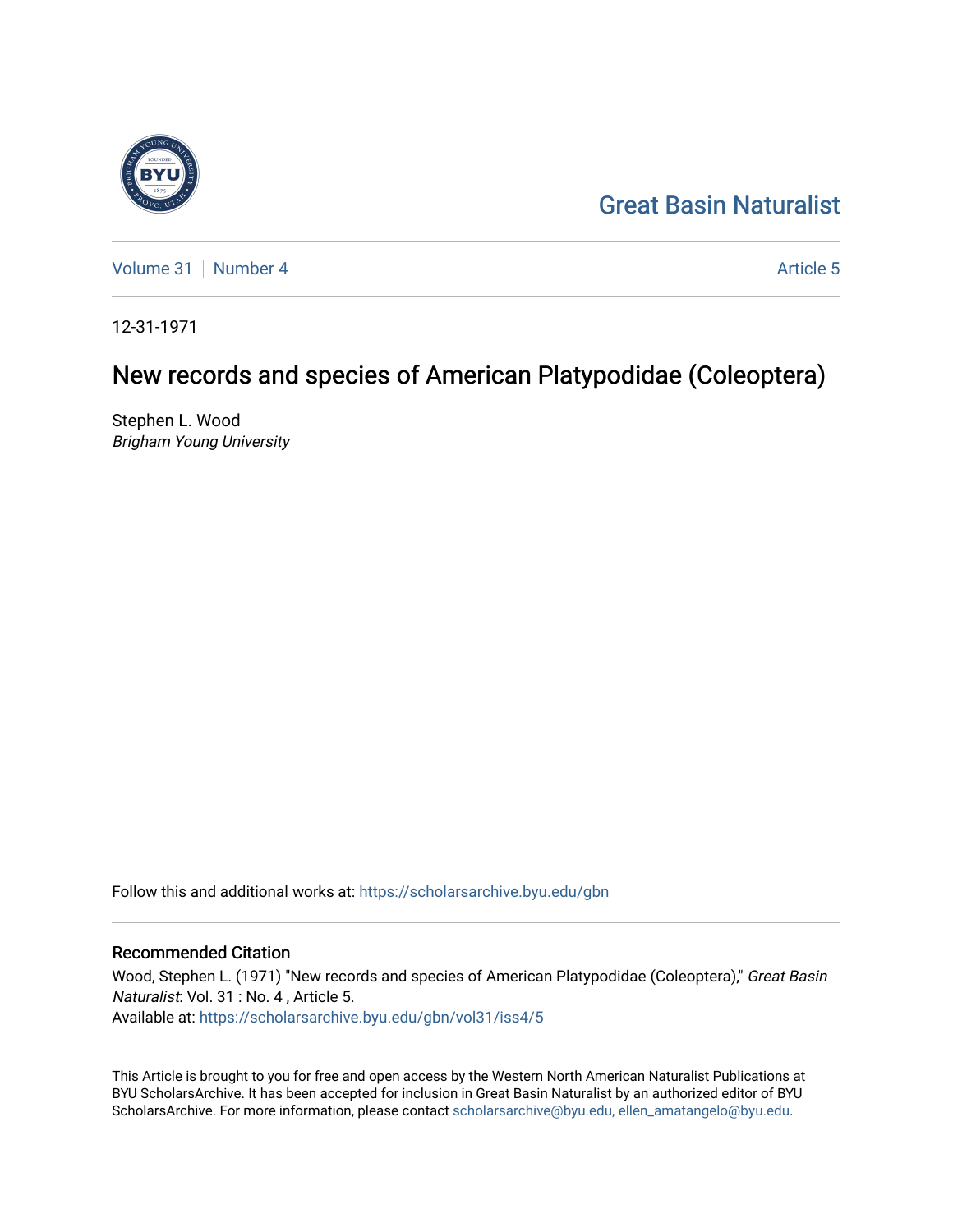#### NEW RECORDS AND SPECIES OF AMERICAN PLATYPODIDAE (COLEOPTERA) <sup>1</sup>

#### Stephen L. Wood<sup>2</sup>

On the following pages 12 species of Platypus (Platypodidae: Coleoptera) are described as new to science. Of these, 2 occur in Colombia, 8 occur in Venezuela, <sup>1</sup> was taken in both Colombia and Venezuela, and <sup>1</sup> is from both Panama and Costa Rica. Notes are also included on the species group Platypi filiformes of Chapuis and on the synonymy of *Platypus disciporus* Chapuis from the southeastern United States.

#### Group Platypi filiformes

Chapuis (1865, Monographic des Platypides, p. 217) estab lished the Platypi filiformes to include his species *Platypus sallei*, macroporus and quadrispinatus, from Colombia, and disciporus from Tennessee. The latter species is transferred from the group below. Later, Schedl (1936, Rev. Francaise Ent. 2:245) named *complatinus* (spelled complanatus on p. 242 and in subsequent usage) and estab lished the group Platypi complanati (in litt.) to contain it and allied forms, including annexus Wood, eugestus Wood and vegestus Wood. On the following pages, eight additional species are described which, in my opinion, completely bridge the gap between the Platypi fili formes and the Platypi complanati. It is also noted that male *annexus* also have a median tubercle on the last visible abdominal sternum as in *armatus* Chapuis, which, with other characters found in the group, eliminates the necessity for maintaining the Platypi bicornuti as a separate group.

#### Platypus nudatus, n. sp.

This species is very closely related to *pernudus* Schedl; but it is distinguished by the more finely granulate frons; by the less shining, less distinctly punctured pronotum; and by the less strongly elevated, much less coarsely serrate declivital interstriae in the male.

MALE.—Length 2.8 mm (paratypes: males 2.6-2.8 mm, females 2.7-2.9 mm), 3.3 times as long as wide; color dark brown.

Frons, pronotum, and elytral disc as in *pernudus* except frons much more finely granulate, punctures less clearly defined, pronotum less shining, more finely punctured. Elytral declivity as in pernudus except interstriae less acutely elevated, much less strongly serrate, with fewer serrations on each interstriae.

Female.—Frons and pronotum as in male; elytra as in female of *pernudus* except declivital face rugulose-reticulate and with fewer granules on lower half.

<sup>&</sup>lt;del>'</del>This paper resulted from research sponsored by the National Science Foundation.<br><del>'</del>Department of Zoology, <mark>Brigh</mark>am Young University, Provo, Utah. Scolytoidea contribution no. 44.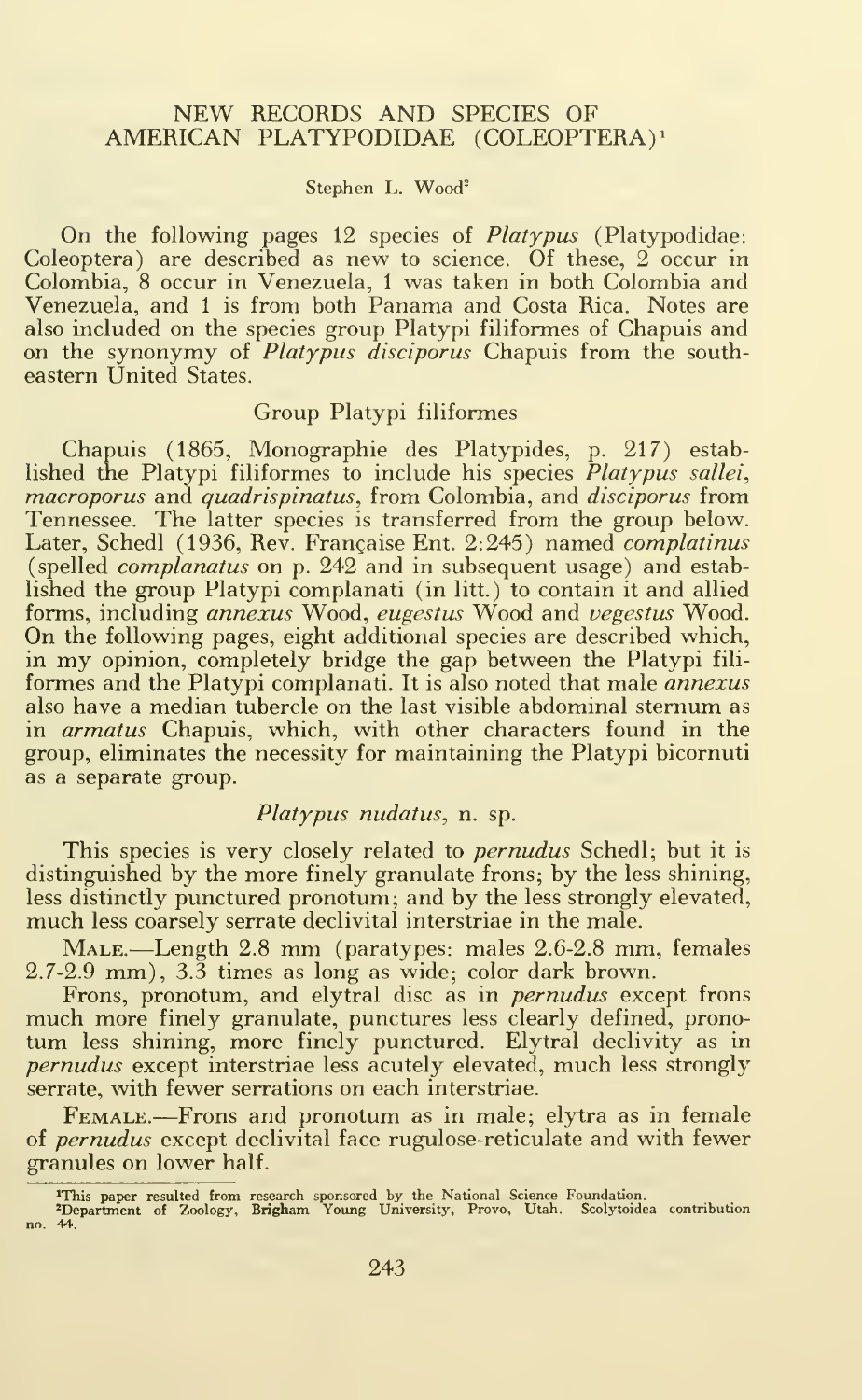Type Locality.—Eight km <sup>S</sup> Colonia (near Buenaventura), Valle de Cauca, Colombia.

TYPE MATERIAL.—The male holotype and four paratypes were taken at the type locality on <sup>9</sup> July 1970, <sup>30</sup> m elevation, No. 613, from *Couma macrocarpa*, by S. L. Wood; paratypes bear identical data except that five and the female allotype are No. 615 from Lecythis sp., and eight are No. 606 from Sacoglothis procera.

The very close anatomical similarity and the allopatric distributions of these two forms suggest recent speciation or possible subspecies. This question can be answered only by additional collecting.

The holotype, allotype, and paratypes are in my collection.

### Platypus applanatus, n. sp.

This species is in the Platypi filiformes group very closely re lated to *complanatus* Schedl; but it is distinguished by the less strongly reticulate, more strongly punctured frons in both sexes; by the more strongly impressed and pubescent female frons; by the smaller strial punctures; and by minute differences in the sculpture of the male declivity.

Male.—Length 2.5 mm (paratypes: males 2.5-2.6 mm, females 2.7 mm), 3.7 times as long as wide; color brown.

Frons as in *complanatus*, but much less strongly reticulate, punctures larger, slightly deeper. Antennal scape similar. Pronotum very slightly more slender; surface obscurely subreticulate, punctures smaller, less distinct; pores similar.

Elytral basal margins variable in series, weakly carinate or not; striae <sup>1</sup> weakly impressed anteriorly, narrowly sulcate on posterior half, others not impressed except sulcate near declivity, punctures small, shallow, many obsolete; declivity almost exactly as in complanatus except interstriae less acutely elevated, interstriae 3 converging very slightly toward suture, apical denticle on costal margin closer to suture than to posterolateral angle.

FEMALE.—Frons and pronotum as in male, not at all like complanatus; elytra as in female complanatus except strial punctures greatly reduced.

Type Locality.—Thirty km <sup>E</sup> Palmar, Bolivar, Venezuela.

Type Material.—The male holotype, female allotype, and nine paratypes were taken at the type locality on <sup>6</sup> June 1970, <sup>200</sup> m elevation, No. 540, from *Pouteria egregia*, by S. L. Wood.

The holotype, allotype, and paratypes are in my collection.

## Platypus deceptor, n. sp.

This species is allied to *applanatus* Wood, described above; but it is distinguished by the larger size; by the steeper male elytral declivity; by the presence of pronotal pores only in the female; and by differences in sculpture of the male declivity.

Male.—Length 3.5 mm (paratypes: males 3.5-3.8 mm, females 3.8-4.0 mm), 4.1 times as long as wide; color dark brown.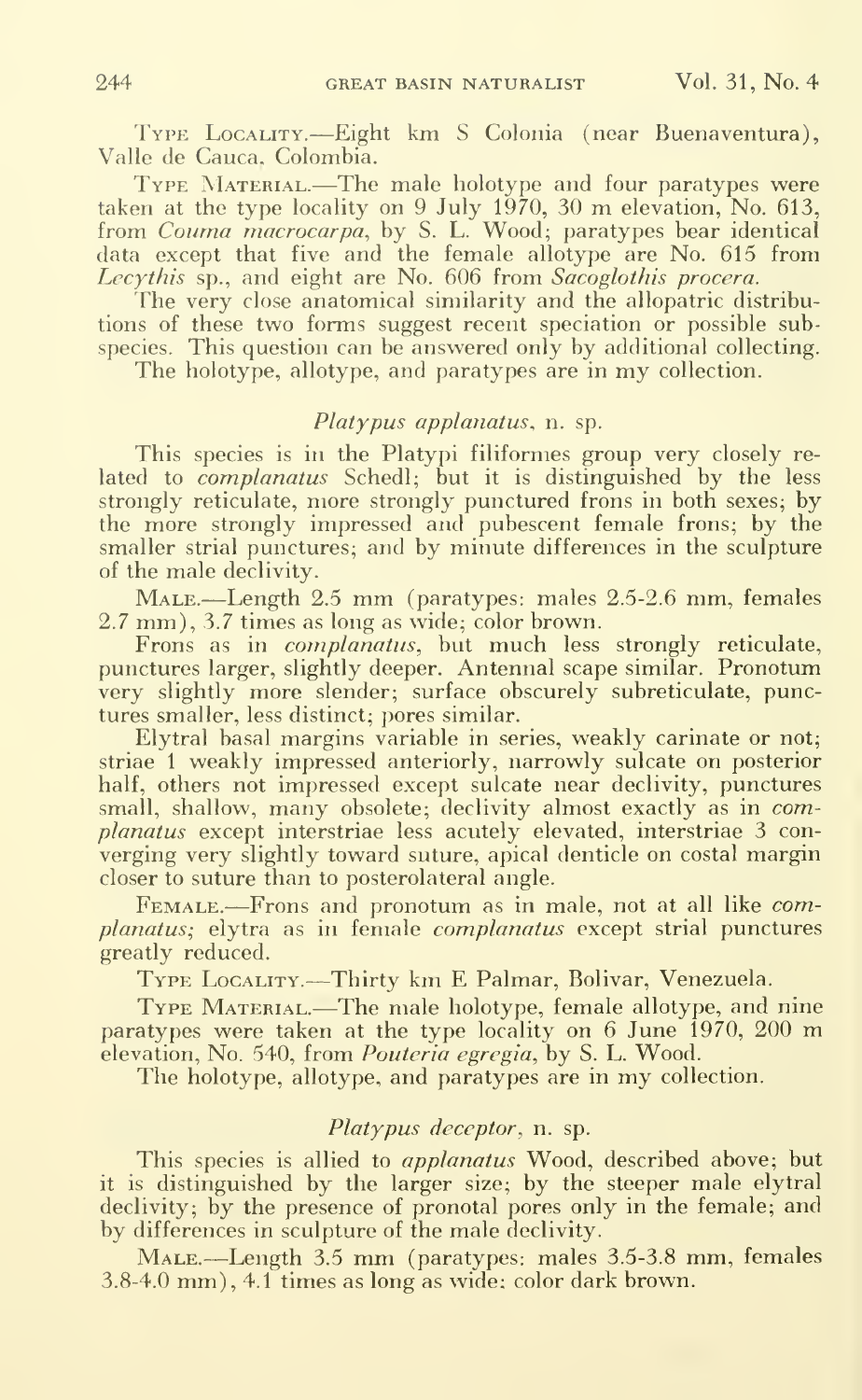Frons as in applanatus except broadly, weakly impressed, punctures smaller. Scape similar. Pronotum outline as in *applanatus*: surface irregularly reticulate, punctures small, shallow, rather abundant but irregular in size and density; pores absent.

Elytral disc as in applanatus except striae more distinctly impressed, punctures slightly larger, deeper, more regularly spaced; interstriae anterior to but near declivital base equally convex, 2, 4, 5, and 6 decreasing in width and height more rapidly than others, obsolete before middle, <sup>1</sup> and 3 slightly higher than others, ending at middle, lower half steeper and without definable striae or interstriae; posterolateral angles acute (about 85 degrees), not produced, lateral margin serrate; apical costal margin with a subdentate process in line with interstriae 2 (somewhat as in pernudus) . Vestiture scanty, as in allied species.

FEMALE.—Frons and pronotum as in male except a pair of very large pores just behind middle of pronotum and behind these a tuft of about a dozen moderately long, hairlike setae; elytra as in female applanatus except strial punctures larger, deeper, and declivital face with several granules.

Type Locality.—La Carbonera Experimental Forest, about <sup>50</sup> km (airline) W Merida, Venezuela.

TYPE MATERIAL.—The male holotype, female allotype,, and 21 paratypes were taken at the type locality on 9 December 1969, 2500 m elevation, Nos. <sup>171</sup> and 176, by S. L. Wood, from unidentified logs; other paratypes taken at the same locality, by the same collec tor include: 13 on 16 October 1969, No. 21, Prunus spaerocarpa, and three, Nos. 19 and 20,  $Ficus$ ; two on 10 November 1969, No. 123; 12 on 23 April 1970, No. 450; four on 14 October 1969, No. 56, Nectandra sp.; two on 14 November 1969, No. 66. One paratype is from La Mucuy Experimental Forest, 20 km E Merida, Merida, Venezuela, 20 October 1969, 2500 m., No. 74, S. L. Wood.

The holotype, allotype, and paratypes are in my collection.

#### Platypus deplanatus, n. sp.

This species is in the Platypi filiformes near *applanatus*, described above; but it is distinguished by the slightly impressed, strongly reticulate frons with coarse, round punctures; by the much more coarsely punctured pronotum; by the larger, deeper, interstrial punctures; and by the sculpture of the male declivity.

MALE.—Length 3.1 mm (paratypes: males 3.0-3.2 mm, females 3.3-3.4 mm), 4.3 times as long as wide; color light brown.

Frons as in *applanatus* except very slightly, broadly impressed, less irregular, surface strongly reticulate; punctures moderately large, sparse, rather deep. Scape as in *applanatus*. Pronotum outline as in *applanatus*, pores slightly larger, surface smooth, shining, with abundant small punctures of irregular size and spacing. Elytral disc as in *applanatus* except punctures slightly larger and deeper; declivity slightly shorter and less strongly declivous than in ap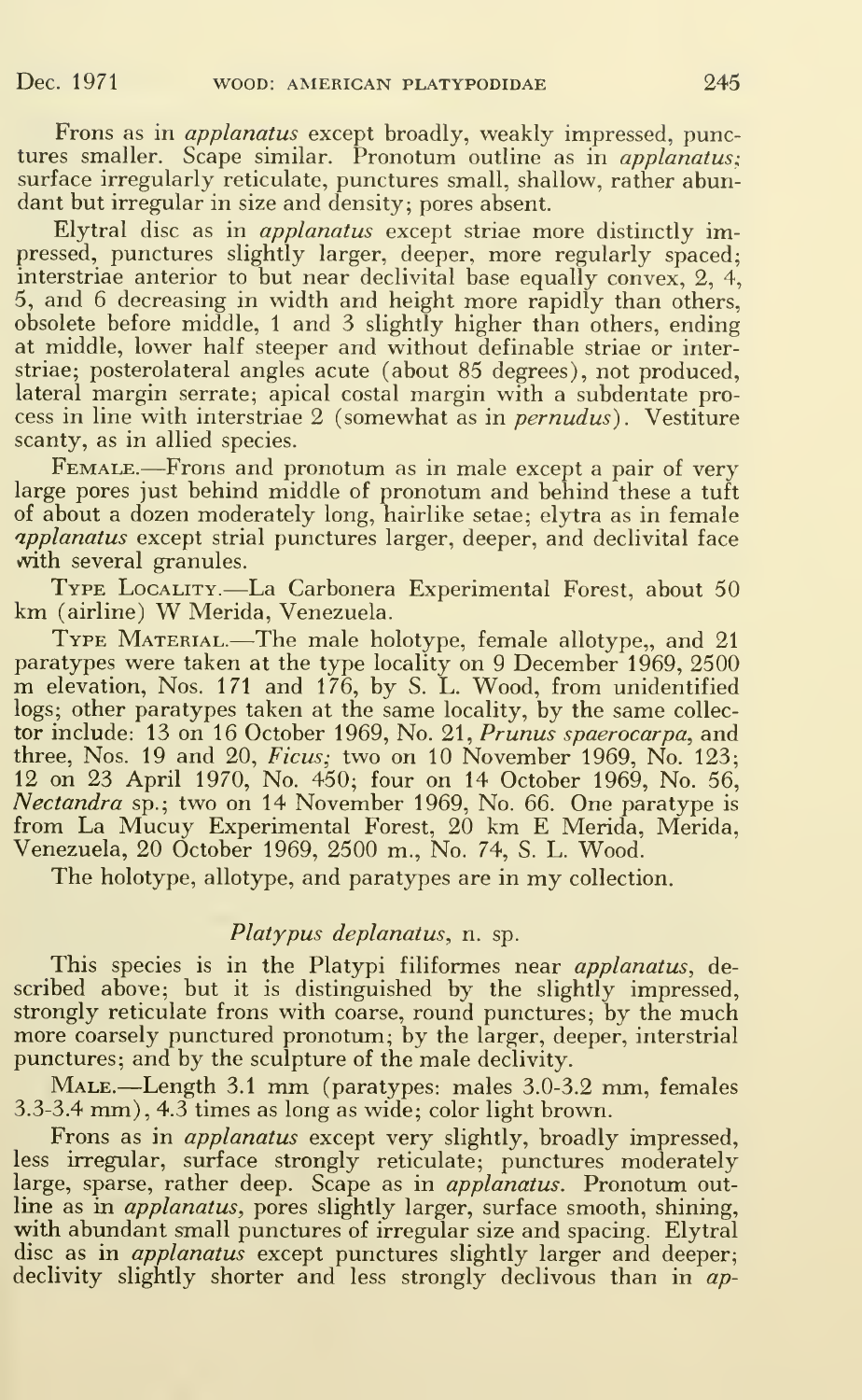planatus; interstriae <sup>1</sup> and 3 subcarinate and moderately elevated to middle of declivity, one or two minute granules near apex of each, 2, 4-7 obsolete at or near base, apical area rugose-reticulate; sutural apex slightly divaricate, costal margin in line with interstriae 2 slightly produced, not dentate; posterolateral angle (dorsal aspect) acutely pointed (about 70 degrees), feebly produced, as seen from posterior aspect lateral angles well below level of median prominences; lateral margin of declivity (dorsal aspect) coarsely serrate.

Female.—Frons and pronotum as in male; elytra as in female applanatus except strial punctures slightly larger, deeper, declivity shorter and not as steep on basal half, steeper on lower half, surface of lower half more strongly rugose-reticulate, small granules slightly larger than in *applanatus*.

Type Locality.—La Carbonera Experimental Forest, about <sup>50</sup> km (airline) W Merida, Merida, Venezuela.<br>Type Maxenial.—The male holotype, female allotype, and five

paratypes were taken at the type locality on 16 September 1970,  $2500 \text{ m}$  elevation, No. 21, from *Prunus sphaerocarpa*, by S. L. Wood.

The holotype, allotype, and paratypes are in my collection.

#### Platypus filaris, n. sp.

This species definitely is allied to *deplanatus* Wood, described above, but it is much more closely related to *sallei* Chapuis. It is distinguished from the description of *sallei* (specimens not seen) by the flattened, more finely sculptured frons, by the equally cari nate lateral interstriae near the declivity, and, evidently, by the more finely punctured pronotum. As in *sallei*, only the female has a pair of large pronotal pores.

Male.—Length 3.0 mm (paratypes: males 2.8-3.1 mm, females 3.0-3.3 mm), 4.0 times as long as wide; color brown.

Frons broadly flattened from epistoma to above eyes, a slight transverse impression just below level of antennal insertion; surface shining below level of antennal insertion, rugose-reticulate above, punctures fine and obscure above, fine and moderately coarse inter mixed below. Scape as in *complanatus*. Pronotum outline as in deplanatus, surface almost smooth except obscurely subreticulate at anterior and posterior extremities in most specimens, punctures fine, shallow, sparse, largely confined to basal half; pores absent.

Elytral outline much as in *deplanatus* but more truncate posteriorly; disc as in *deplanatus* except strial punctures smaller, many obsolete; upper declivital area not at all declivous, striae <sup>1</sup> narrowly sulcate on posterior two-thirds of elytra, 2 sulcate on posterior third, others a lesser portion; interstriae 2 and 4-8 on declivital area nar rowly convex, decreasing in width and obsolete just before apex except 2 ending well before apex, <sup>1</sup> and 3 weakly elevated and reaching apex,  $\bar{3}$  continued as a costa to posterolateral angle, 1 projecting very slightly; subvertical lower declivity rugose-reticulate,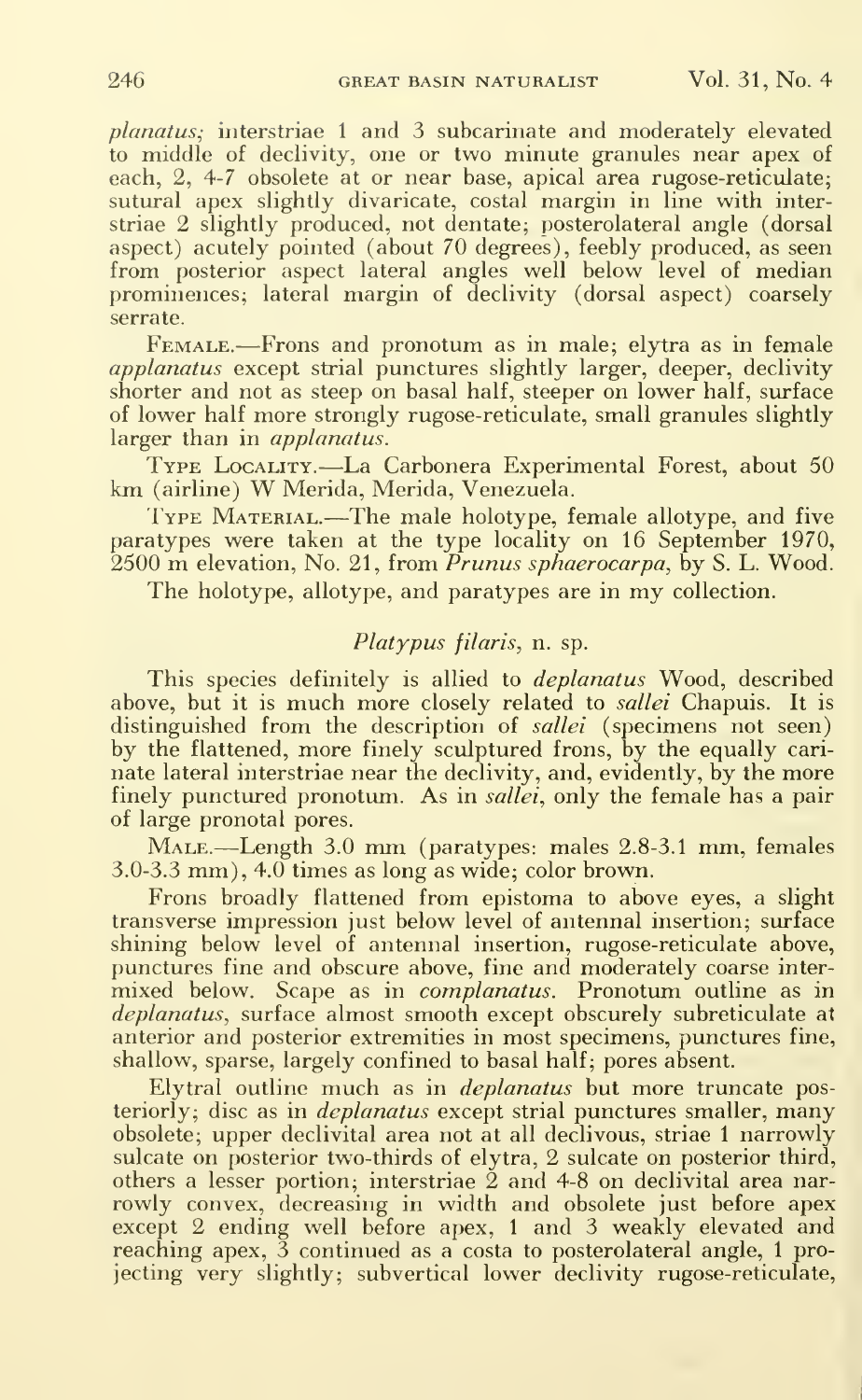apical margin in line with striae 2 armed by a coarse process, viewed from posterior aspect apices of these processes and posterolateral angles in a straight line; posterolateral angles from dorsal aspect acutely pointed (about 70 degrees), very slightly produced; lateral margin of declivity coarsely serrate.

FEMALE.—Frons and pronotum as in male except pronotum with a pair of large pores near median line just behind middle, a small tuft of hair immediately behind each pore; elytra as in female deplanatus except strial punctures greatly reduced in size and number.

Type Locality.—Rancho Grande in Pittier National Park, Aragua, Venezuela.

Type Material.—The holotype, allotype, and six paratypes were taken at the type locality on <sup>9</sup> April 1970, <sup>110</sup> <sup>m</sup> elevation, No. 444, from a small tree, by S. L. Wood. Other paratypes bear the same locality, date, and collector data but differ as follows: six are No. 512 from an unidentified large tree; two are No. 454 from Eschweilera sp.; and one is No. 428 from Tabebuia sp.

The holotype, allotype, and paratypes are in my collection.

#### Platypus spectus, n. sp.

This species is allied to *filaris* Wood, described above, but it is distinguished by the larger size and by the much more strongly developed characters on the elytral declivity.

Male.—Length 3.8 mm (paratypes 3.6-3.8 mm), 4.0 times as long as wide; color brown.

Frons, scape, and pronotum as in *filaris* except pronotal surface with <sup>a</sup> few more fine punctures and many more impressed points. Elytral disc as in *filaris*; declivital area on level with disc, not descending at all, with interstriae 2, 4, and 6 narrowed and obsolete before apex, others weakly convex, <sup>1</sup> and 3 feebly elevated, <sup>1</sup> projecting beyond sutural apex in a blunt spine as long as wide, 3 projecting an equal distance and continued as a straight costa to posterolateral angles, angles subacute (about 80 degrees), lateral margins of declivital area serrate, about five denticles seen from dorsal aspect; lower part of declivity below spine and costa excavated, subvertical; costal margin at sutural apex transversely straight on slightly less than median half, then continuing caudoventrad to a blunt process just mesad of posterolateral process, these two processes separated by a small, shallow notch.

FEMALE.—Frons and pronotum as in male except pronotal surface more nearly subreticulate, and a pair of large pores present in usual position, a small tuft of hairlike setae immediately posterior to each pore; elytra as in female filaris except strial punctures slightly larger, and vertical face of declivity somewhat smoother and with finer granules.

Type Locality.—Rancho Grande in Pittier National Park, Aragua, Venezuela.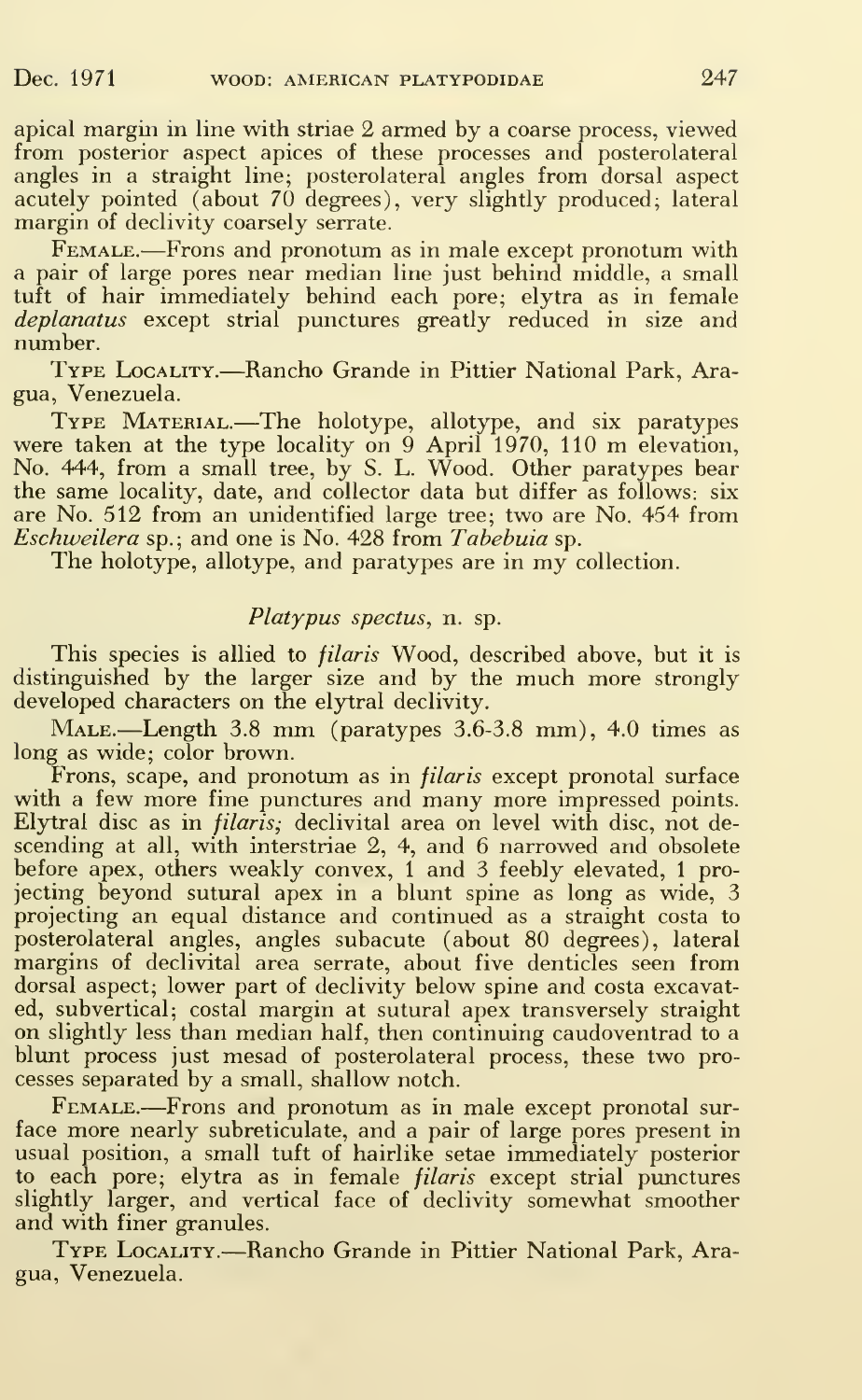Type Material.—The male holotype, female allotype, and three male paratypes were taken at the type locality on 9 April 1970, 1100 m elevation, No. 418, from the bole of <sup>a</sup> dying tree, by S. L. Wood.

The holotype, allotype, and paratypes are in my collection.

#### Platypus eximius, n. sp.

This species clearly is allied to vegestus Wood, but it is distinguished by the larger size, by the more finely sculptured pronotum, with pronotal pores absent in the male, and by the very different sculpture of the male declivity.

Male.—Length 4.3 mm (paratypes 4.2-4.4 mm), 4.3 times as long as wide; color dark brown.

Frons as in vegestus except very slightly impressed toward median area, punctures smaller, not as deep. Pronotum outline as in vegestus, surface almost smooth except near anterior and posterior margins, rather numerous minute points and a few small punctures present, major pores absent. Elytral disc as in vegestus; posterior declivital processes weakly declivous, strongly produced, each subquadrate as seen from dorsal aspect, almost as long as wide, inner apical angle rounded, outer angle subacute, emargination between processes slightly wider than half width of a process, subquadrate; lateral margins of declivital area weakly serrate; dorsal surface of declivital area rugose-reticulate except on definable interstriae.

Female.—Frons and pronotum as in male except pronotal pores present, surface of pronotum more nearly subreticulate; elytral surface as in male, elytral form as in female *eugestus* Wood.

Type Locality.—Colonia Tovar, Aragua, Venezuela.<br>Type Material.—The male holotype, female allotype, and six male paratypes were taken at the type locality on 4 May 1970, 1700 m elevation, No. 503, from <sup>a</sup> log <sup>1</sup> m in diameter, by S. L. Wood.

The holotype, allotype, and paratypes are in my collection.

#### Platypus secus, n. sp.

This unique and specialized species might possibly be allied to eximius Wood, described above, but the relationship is not close.

MALE.—Length 3.6 mm (paratypes: male 3.5-3.7 mm, females 3.8-4.0 mm), 3.4 times as long as wide; color dark brown except most of basal three-fourths of elytra pale yellowish brown.

Frons rather shallowly, broadly impressed from epistoma to slightly above upper level of antennal insertion, flattened above; surface subreticulate, rugulosely marked by large, shallow punctures of irregular shape, centers of punctures also with fine rugae; each margin of frons around and below mesal margin of antennal inser tion marked by a fine, low carina. Scape as in *complanatus*.

Pronotum outline as in *complanatus*; surface subrugulose, with fine, rather sparse punctures on anterior two-thirds, posterior third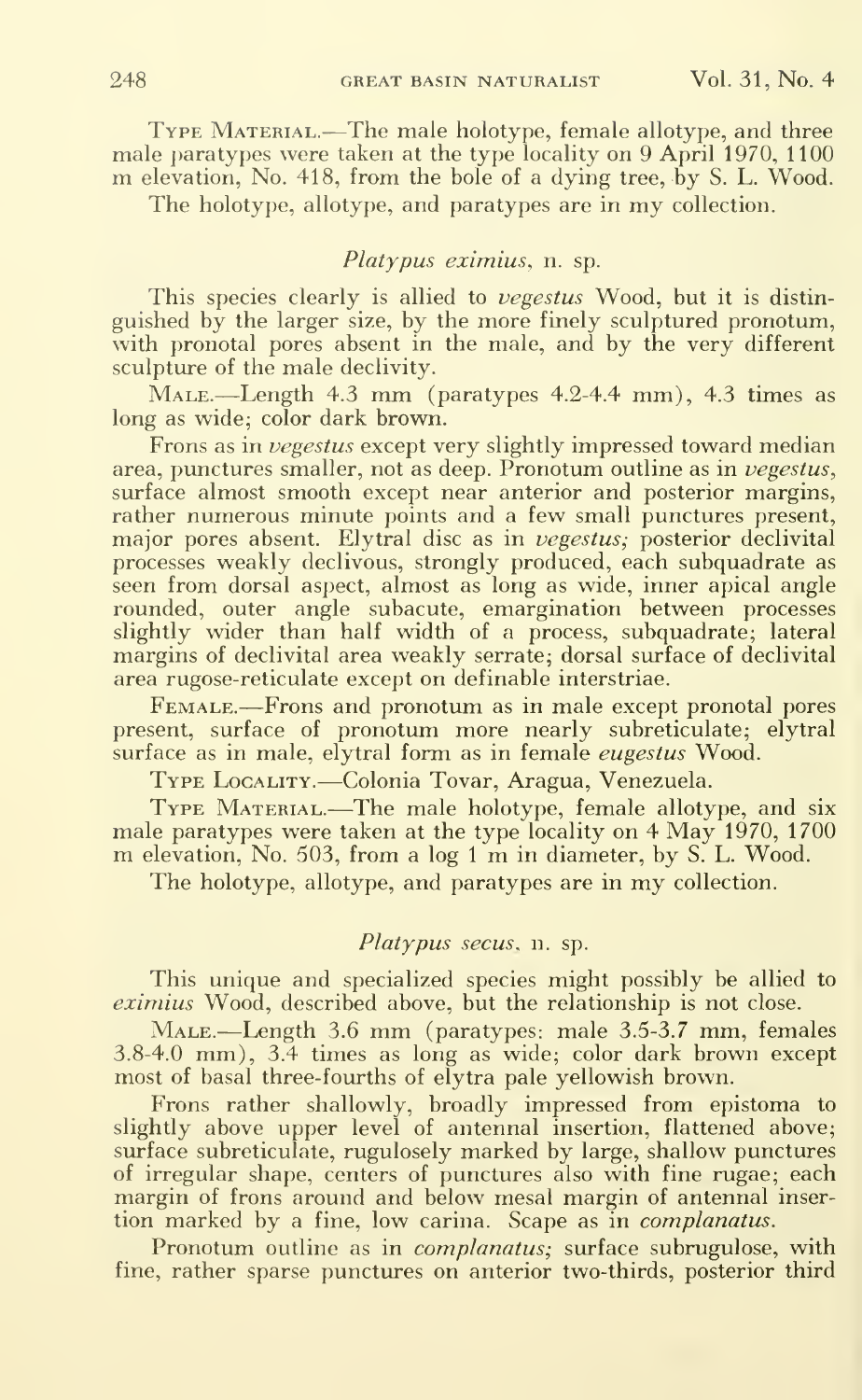in median area more coarsely, closely punctured, some of them moderately strigose.

Elytral bases not at all carinate; striae <sup>1</sup> slightly sulcate posteriorly, others not at all impressed, punctures almost obsolete except larger toward declivity; interstriae very smooth, shining; sides on posterior third arcuately narrowed to base of posterior sixth to onehalf widest elytral width, posterior sixth with sides almost parallel to truncate apex, median line of terminal process narrowly, rather deeply cleft; strial punctures obsolete on declivital process, fine shal low punctures apparently of interstrial origin present. Ventral areas of declivity about as in *eximius* except a blunt tubercle present near apex of suture.

FEMALE.—Frons as in male except small central area almost smooth, more than median half on a slightly procurved line at lower level of antennal insertion precipitously, not strongly, impressed, lower area as in male; pronotum and elytral disc as in male; declivi ty about as in female *spectus*, but shorter.

Type Locality.—La Carbonera Experimental Forest, about <sup>50</sup> km (airline) W Merida, Merida, Venezuela.

TYPE MATERIAL.—The male holotype and 11 paratypes were taken at the type locality on 14 November 1969, 2500 m elevation, No. 60, from a *Nectandra* log, by S. L. Wood; of 61 paratypes from the same locality, date and collector, 3 are No. 55 from *Eschweilera* sp., the others are from various unidentified hosts; 3 paratypes were taken at the same locality on 12 January 1970, No. 235, from Podocarpus raspigliosii logs. Seven paratypes were taken at Colonia Tovar, Aragua, Venezuela, on <sup>4</sup> May 1960, <sup>1700</sup> m elevation, No. 507, from an unidentified log, by S. L. Wood.

This species occurred in epidemic numbers at the type locality where logging was in progress. Three healthy, isolated trees left standing in the logged area were attacked and killed at the height of the epidemic. About six months later this species was again rare in the area.

The holotype, allotype, and paratypes are in my collection.

#### Platypus quadridentatus (Olivier)

Scolytus quadridentatus Olivier, 1795, Entomologie ou Histoire Naturelle des Insectes, Coleoptera 4(78) :5 (Amerique septentrional).

Platypus disciporus Chapuis, 1865, Monographie des Platypides, p. 219 (Holotype, female; Tennessee). New synonymy.

Although female specimens assigned to *disciporus* Chapuis and males assigned to *quadridentatus* (Olivier) have been taken at many localities in the southeastern United States from *Quercus* logs, synonymy has never been suggested because the female, with <sup>a</sup> pair of very large pronotal pores, and the male, with none, have not been taken from the same tunnels. Recently a large series of males and females were examined which had been reared from a section of an oak log. Since no other platypodids were present and because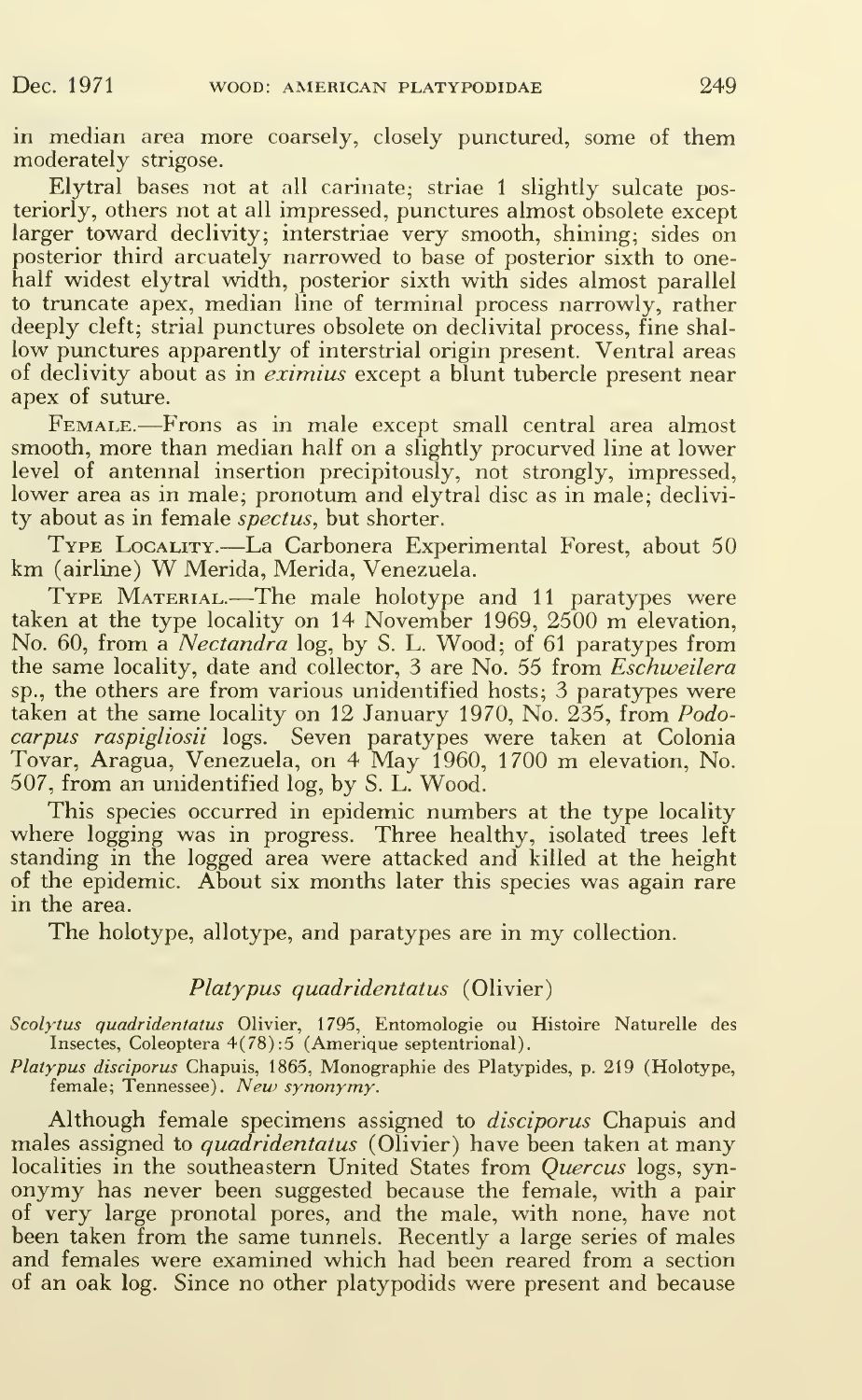no other species occur in the southeastern United States that could possibly enter into this problem, disciporus Chapuis is placed in synonymy under *quadridentatus* (Olivier).

This species belongs to the Platypi bilobati.

#### Platypus sicarius, n. sp.

This is the smallest and most conservatively sculptured species of the Platypi bilobati known to me. It is somewhat allied to prenexus Wood; but it is distinguished by the presence of a pair of pronotal pores in both sexes; by the short, vertical, elytral declivity of the male; by the different sculpture of the male declivity; and by the much smaller spines on male abdominal sternum 3.

Male.—Length 2.0 mm (paratypes 1.9-2.1 mm, both sexes), 4.0 times as long as wide; color light brown.

Frons almost flat from epistoma to upper level of eyes; surface almost smooth below level of antennal insertion, reticulate above; punctures on median two-thirds coarse, rather deep, moderately close. Antennal scape 1.5 times as long as wide, widest on basal third.

Pronotum outline as in *prenexus*; a pair of rather small pores near median line one-third pronotum length from base; surface almost smooth except subreticulate near base, punctures very small, shallow, rather sparse. Almost glabrous.

Elytral bases not carinate; striae not impressed, punctures rather small, distinctly impressed; interstriae wider than striae, <sup>1</sup> weakly carinate on posterior two-thirds, 3 on posterior third, 5 and, to a lesser degree, 7 near declivity,  $2$  and 4 depressed and obsolete near declivity; posterior fourth weakly declivous and minutely rugulose, with shining carinae of interstriae 1 and 3 gradually declining and ending just before declivity, 5 and 7 end anterior to this point; truncate behind, short declivity vertical; posterolateral angle subacute (about 85 degrees), feebly projecting, costal margin anterior to angle with about four or five rather coarse serrations; from posterior aspect, apical margin of declivity forms a straight line between lower margins of posterolateral angles. Vestiture of rather abundant hair on and near declivity.

FEMALE.—Frons and pronotum as in male; elytral bases subcarinate on median half, base of interstriae 3 with several transverse crenulations; striae and strial punctures almost obsolete except for subsurface markings; interstriae <sup>1</sup> and 3 weakly elevated near declivity; declivital area simple, without carinae or acute lateral angles, margin somewhat rounded, vertical behind, devoid of granules.

Type Locality.—Ten km SE Miri, Barinas, Venezuela.

Type Material.—The male holotype, female allotype, and nine paratypes were taken at the type locality on 8 February 1970, 150 m elevation, No. 301, from  $\tilde{P}$ outeria anibaefolia, by S. L. Wood.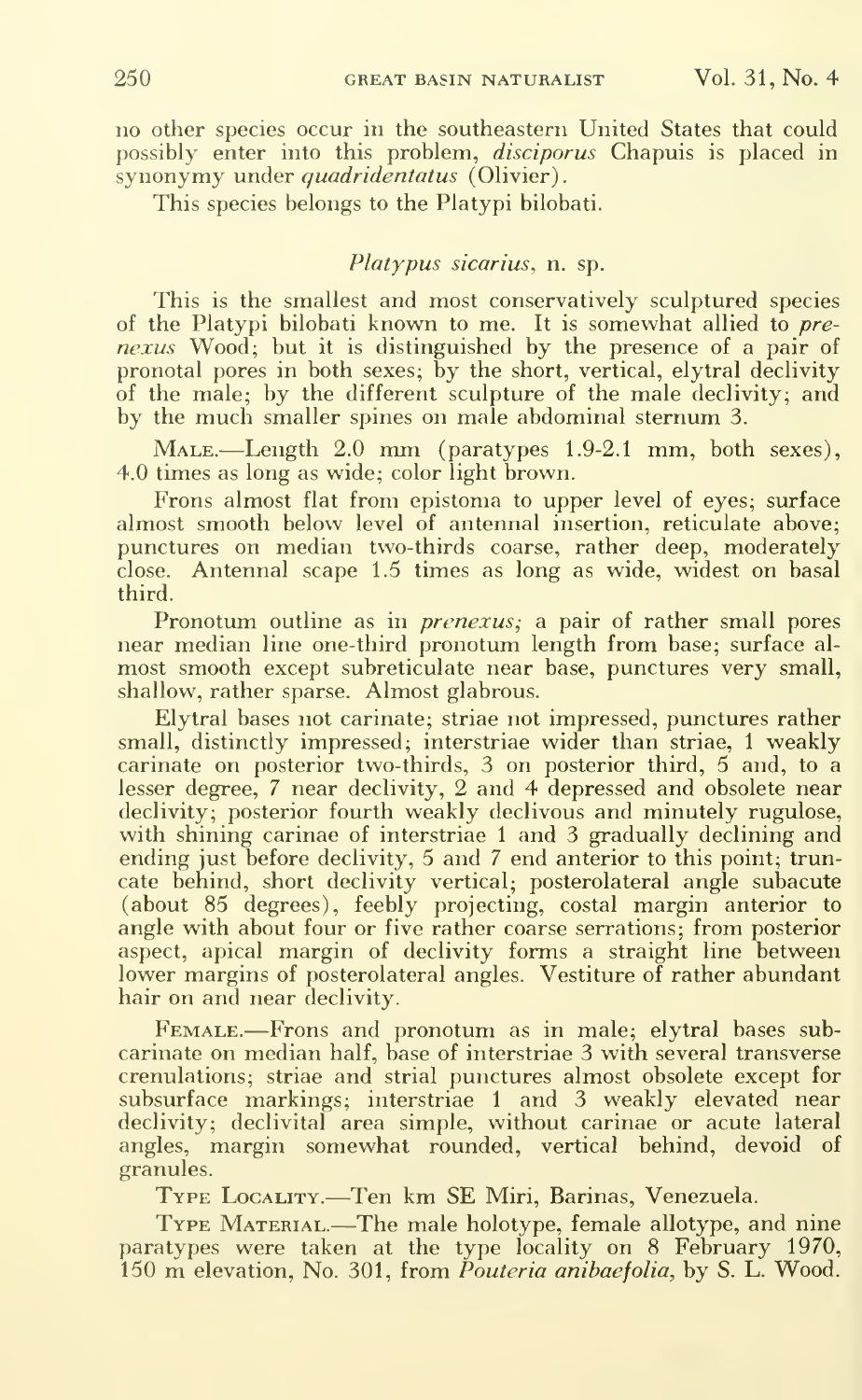Four paratypes are from 40 km E Canton, Barinas, <sup>8</sup> March 1970, 70 m, No. 342, from the same host and collector.

The holotype, allotype, and paratypes are in my collection.

#### Platypus querceus, n. sp.

This species is very closely related to *biporus* Blandford, but it is distinguished by the smaller size, by the distribution, by the armature of the male declivity, and by other characters indicated below.

MALE.—Length 3.3 mm (paratypes 3.2-3.4 mm, both sexes), 4.4 times as long as wide; color dark brown, elytra lighter in color.

Frons as in *biporus* except less strongly convex, slightly less rugose. Pronotum as in *biporus* except more finely, less closely punctured. Elytral disc as in *biporus* except striae less strongly  $\frac{1}{2}$  impressed; declivity similar to *biporus* except interstriae 1 with four or five small uniseriate tubercles, <sup>3</sup> more narrowly elevated, its summit armed by about five small granules, its apex descending slightly and projecting but not reaching level of sutural apex; lateral prominences similar to *biporus*, broader at their apices than at their bases, distance between apices less than between bases, distance be tween apices only slightly greater than transverse width of a process; serration on costal margin of declivital area much coarser than in biporus.

Female.—Frons, pronotum, and elytral disc differing from fe- male biporus as in males; elytral declivity more simply, more finely sculptured than female *biporus*.

Type Locality.—Volcan de Chiriqui (near Cerro Punta), Chiriqui, Panama.

TYPE MATERIAL.—The male holotype, female allotype, and three paratypes were taken at the type locality on 11 January 1964, 1900 m elevation, No. 373, in Quercus, by S. L. Wood. Five paratypes are from <sup>10</sup> km SE Cartago, Cartago, Costa Rica, <sup>3</sup> July 1963, 1900 m, No. 16, same host and collector; two paratypes are from Tapanti, Cartago, Costa Rica, 2 July 1963, 1300 m, No. 6, same host and collector.

The holotype, allotype, and paratypes are in my collection.

#### Platypus eversus, n. sp.

This species is very closely related to *schedli* Wood (in all probability schedli, 1966,  $=$  tiriosensis Reichardt, 1965,  $=$  araucariae Schedl, 1966), but it is distinctly larger, it has the frons more strongly impressed, and the male declivity differs as indicated below.

Male.—Length 3.2 mm (paratypes 3.0-3.4 mm), 3.4 times as long as wide; color dark brown, anterior half of elytra usually lighter.

Frons as in schedli except more broadly, more strongly impressed from epistoma almost to upper level of eyes, sculpture similar but not as coarse. Pronotum as in *schedli* except sculpture near base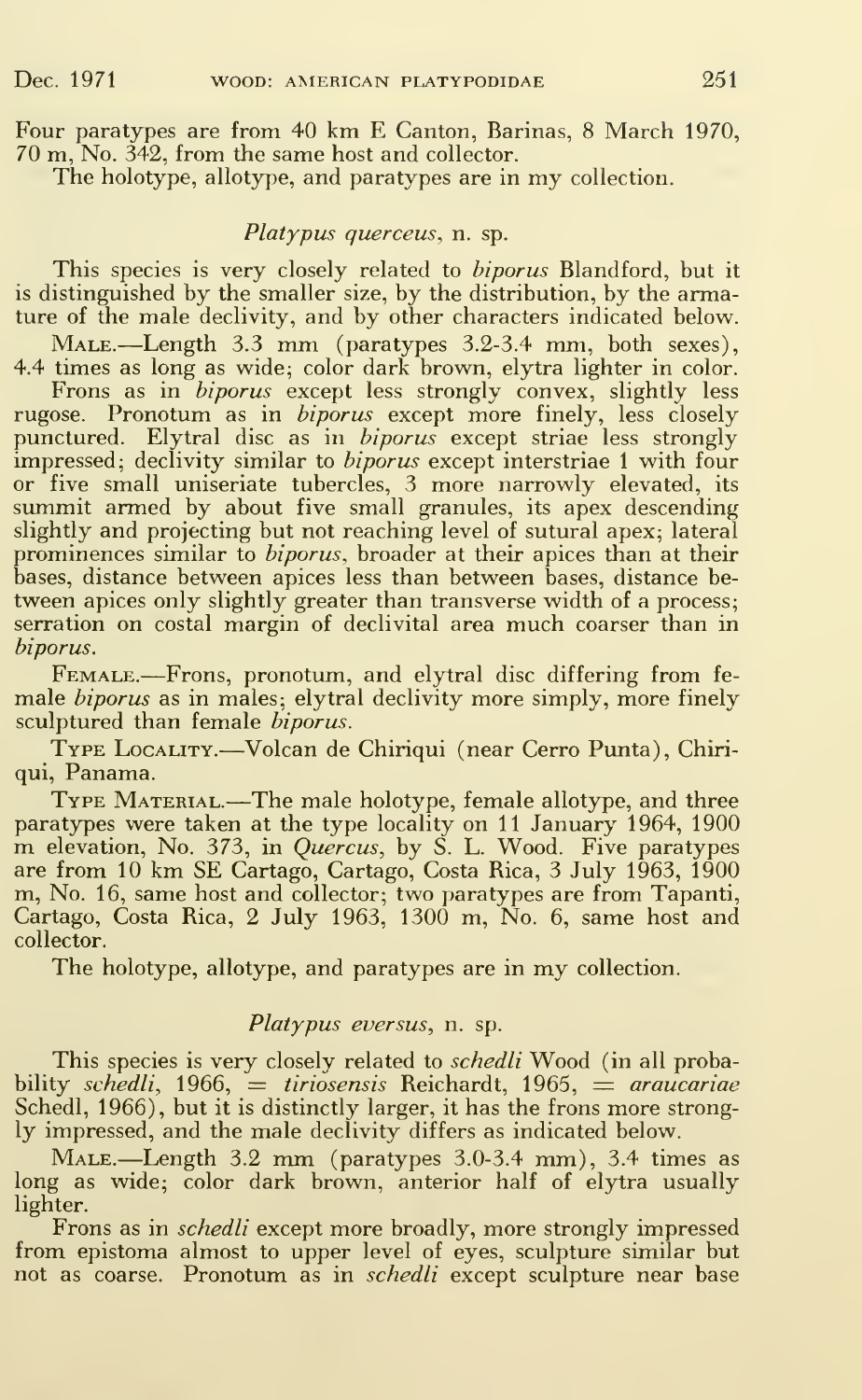somewhat finer. Elytra as in *schedli* except crenulations at base of interstriae 3 larger and more numerous; carinae on interstriae 1, 3, and 5 slightly higher, <sup>1</sup> and 3 not projecting; processes on costal margin near suture much wider and of <sup>a</sup> slightly different shape, process forming posterolateral angle of declivity stouter, summit of carina slightly longer.

Female.—Frons, pronotum, and elytral disc as in male; elytral declivity as in female *schedli*.

Type Locality.—Eight km south of Colonia (near Buenaventura), Valle de Cauca, Colombia.

TYPE MATERIAL.—The male holotype, female allotype, and 23 paratypes were taken at the type locality on 9 July  $1970$ , 30 m elevation, No. 611, from a  $Lec\gamma$ this sp. by S. L. Wood.

The holotype, allotype, and paratypes are in my collection.

## Platypus pouteriae, n. sp.

This species is in the Platypi declivi of Chapuis, 1865, near  $Platypus$  *laticollis* Chapuis, but it is distinguished by the much smaller size, by the more nearly carinate interstriae on the posterior third of the disc, and by the serrate interstriae 9 at base of declivity; the punctures on the discal striae are very shallow, unusually large, and of irregular shape; and the declivital striae are obsolete in the lateral areas.

MALE.—Length 2.3 mm (paratypes: males 2.2-2.4 mm, females 2.7-2.9 mm), 2.7 times as long as wide; color dark brown.

Frons shallowly, broadly impressed from epistoma almost to upper level of eyes; surface weakly reticulate, punctures large, shal low, irregular in size, shape and spacing, a few confluent. Antennal scape almost eliptical in outline, very slightly narrower toward apex.

Pronotum outline as in *obtusus*; surface minutely punctulate on anterior fourth, becoming shallowly subreticulate posteriorly, punctures small, shallow, sparse. Glabrous except near margins.

Elytral outline as in *obtusus* except somewhat more narrowly rounded behind; basal carina as in *obtusus*; striae not impressed on basal third, then gradually impressed until moderately deep at base of declivity, punctures very large, irregular in shape, very shallow; interstriae equally developed, not at all convex on basal third, gradually increasing in convexity until subcarinate at base of declivity, about half as high as wide at highest point; remnant of interstriae 10 with about four feeble serrations; base of 3 with about five nar row tubercles. Declivity broadly convex, steep; surface rugosereticulate; strial impression decreasing in depth until obsolete before middle except <sup>1</sup>and 2 narrowly, shallowly impressed to near apex, punctures not clearly defined; lateral areas on lower half with shal low, obscure punctures in indefinite rows; base of 9 with about three moderately large tubercles. Vestiture confined to declivity, of stout, rather short bristles in strial and interstrial rows toward base, con